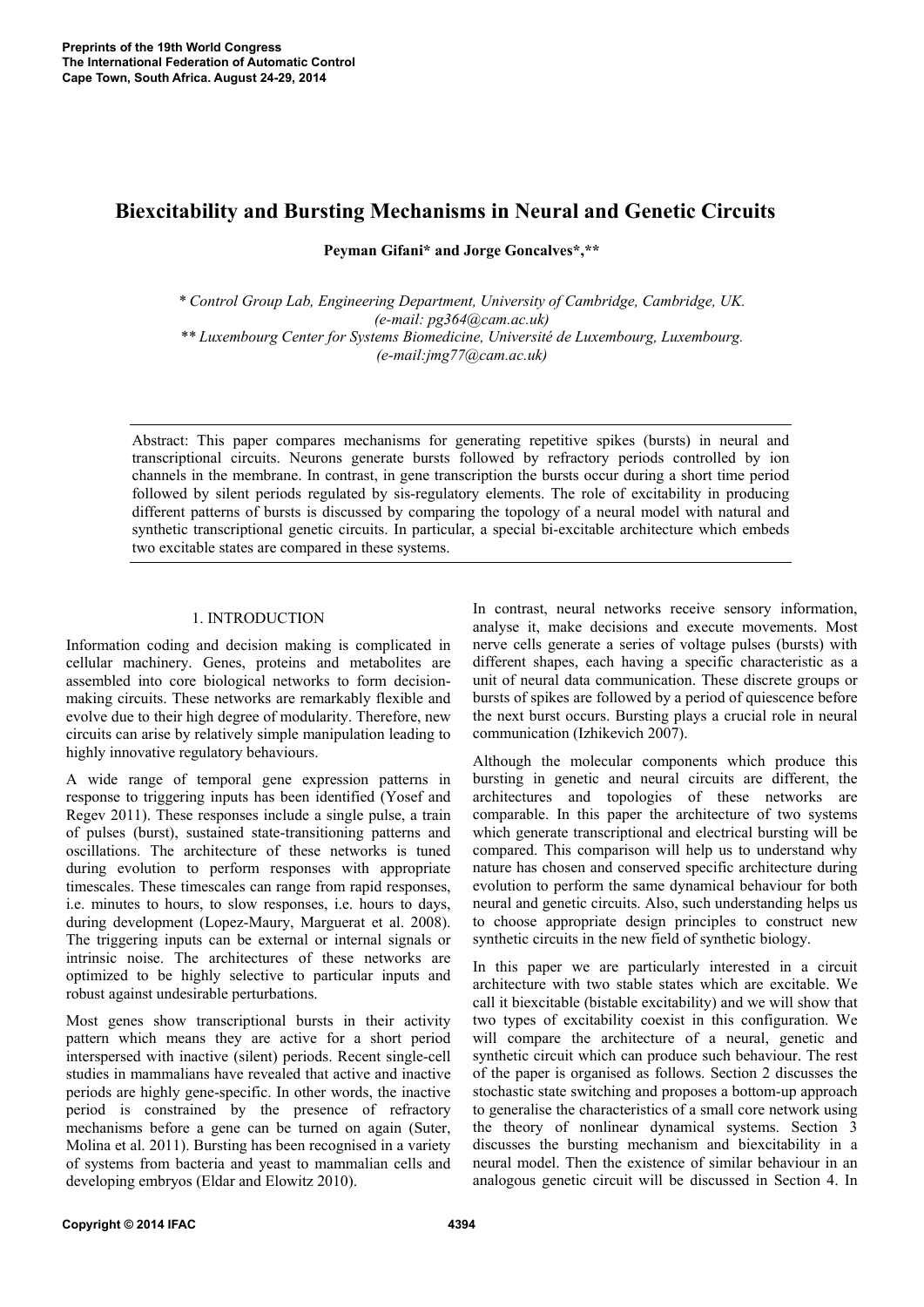Section 5, the topology of a synthetic circuit which has been designed to perform oscillation will be analysed to explore its capability to perform more complex behaviour such as synthetic pulse or burst generator. The last section of the paper is discussion and conclusion.

# 2. STOCHASTIC STATE SWITCHING AND EQUILIBRIUM ARRANGEMENTS

Experimental studies over the past decade have revealed unavoidable stochastic fluctuations in the levels and activities of biological circuits. Consequently, the behaviour of even cells with identical genetic material in a homogeneous environment can be quite different from one another. These stochastic fluctuations describe why transcription in both prokaryotes and eukaryotes is temporally discontinuous.

Cells show a wide range of stochastic state-switching between metastable states. A simple example of such system is a double negative feedback loops which create a bistable system with two stable states. Excitable system which consists of combination of positive and negative feedback loops is another example. In noise-triggered excitable differentiation systems, the cells enter a state probabilistically but return to the previous stable state after a well-defined time.

# *2.1 Equilibrium arrangement*

In small core biological network the type of feedback loops determines specific dynamical behaviour. For two and three dimensional systems, it is possible to categorise these behaviours in terms of the numbers, types and arrangements of their equilibrium points. Each of these behaviours contains a set of equilibria which can be stable (i.e., stable fixed node, stable spiral node, stable limit cycle) or unstable (i.e., saddle node, unstable node, unstable spiral node, unstable limit cycle). As depicted in Fig.1c, a bistable behaviour can contain two stable equilibria separated by an unstable saddle node. Similarly, different arrangements of stable or unstable equilibria can lead to oscillatory or excitable behaviour.



Fig. 1: A rich two-dimensional core network which has the capability to produce different behaviours including a and b) monostability, c) bistability, d) transition from bistability to excitability, e) excitability, f) oscillation.

One behaviour which has a major role in burst generation is excitability. In dynamical system terminology the rest state dynamic corresponds to the system residing at equilibrium (stable node, or a stable limit cycle or damped oscillation around a stable spiral node). Such large excursions exist in excitable systems because the quiescent state is near a bifurcation. This generality in types of equilibrium arrangements for small core networks (whether in neural or genetic circuits) raises two questions. The first question is associated with the topological similarity between the architectures of these core circuits and the second is related to the existence of particular equilibrium arrangements which are conserved during evolution.

# 2. BURSTING IN NEURAL CIRCUITS

Neurons can generate a series of pulses (burst) as a result of interplay between the fast ionic currents responsible for spiking activity and the slower currents that modulate it. Bursting activity has an important role in neural computation. Bursts are more reliable than single spikes, they facilitate transmitter release and have higher signal-to-noise ratio than single spikes. Bursts encode different features of sensory input compared to single spikes and these can be used for selective communication (Izhikevich 2007).



Fig. 2: Burst size or the interspike/interburst intervals encode the information in such impulse communication system.

There are two triggering mechanisms for generating bursts in neurons. The first mechanism involves excitable bursting, in which a stimulus triggers a neuron with a current that slowly drives it above the firing threshold. Fig. 2 shows the initiation and termination of bursting controlled by external triggering pulses. The second mechanism arises from manipulating the intrinsic properties of neurons. For example, a slow intrinsic membrane currents can modulate fast spiking activity. The currents build up during bursting leading to hyperpolarisation and finally termination of the burst. The current slowly decays during recovery and becomes quiescent, which allows the cell to fire another burst. These intrinsic currents (including Na<sup>+</sup>, Ca<sup>2+</sup> and K<sup>+</sup> currents) are controlled by specialised ion channels in the membrane. Therefore, one can imagine neurons can regulate their bursting properties by tuning the expression of genes which encode ion channels.

# *2.1. Refractory period in neurons*

After each neural activation there is a refractory period which can be separated into absolute and relative refractory intervals. It is impossible to generate another pulse during the absolute refractory period; however, in the relative refractory period a neuron can generate another pulse with a strong enough stimulus. The dynamics of ion channels are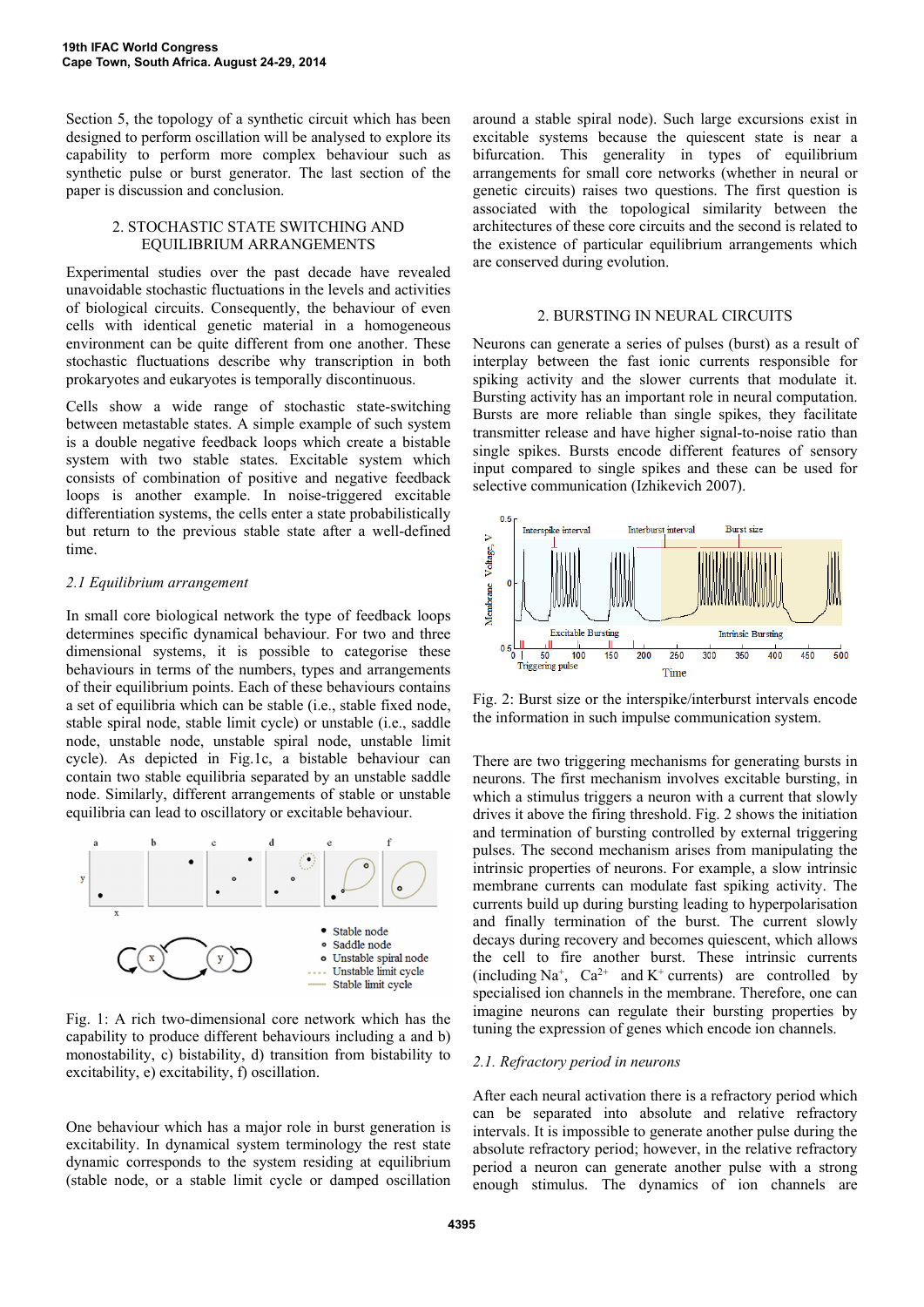responsible for this refractory period. Sodium channels enter into an inactive state after an action potential. They cannot be made to open regardless of the membrane potential (absolute refractory period). Even after sodium channels have transitioned back to their resting state, a fraction of potassium channels remains open and membrane depolarisation is still difficult (relative refractory period). Due to the fact that different types of neurons have different densities and subtypes of ion channels, the duration of the relative refractory period is neuron-specific.

# *2.2 Types of excitability*

Burst excitability plays a key role in modelling dynamical systems in neuroscience. In general, there are two types of excitable systems based on underlying bifurcations. Type I excitability happens when the stable state is near a saddle node on an invariant circle. In this type of excitability a neuron can fire all-or-none perturbations with an arbitrary low frequency. There is a well-defined threshold manifold and the excitatory and inhibitory perturbations produce different dynamical responses. Neurons act as integrators of incoming pulses. Therefore, a strong single perturbation or a series of small amplitude impulses with high enough frequency can excite the neuron and generate action potential.

In type II excitability the rest state has an oscillatory dynamic (spiral node). Therefore, the neuron fires in a certain frequency range due to the sub-threshold oscillation frequency. In other words, neurons act as resonator and based on the sub-threshold oscillation frequency they can be excited by inhibitory or activatory pulses with appropriate intervals. Types I and II of excitability can be used to design a neural communication system with amplitude and frequency modulations, respectively.

#### *3.2.1 Biexcitability and bursting in a neural model*

This section presents a neural model which embeds both types of excitability and produces bursts when triggered by external stimulation pulses. The neural model is a twodimensional system of nonlinear differential equations (Morris–Lecar model of neuron):

$$
\frac{dV}{dt} = I + g_{out}u(-0.7 - V) + 0.5(-0.5 - V) + 2W(-0.7 - V)
$$
  
+  $g_{ca}F_1(1 - V)$   

$$
\frac{dW}{dt}_s = F_s(F_2 - V)
$$
  

$$
F_1 = 0.5\left(1 + \tanh\left(\frac{V + 0.01}{0.15}\right)\right), F_2 = \left(1 + \tanh\left(\frac{V + 0.1}{0.05}\right)\right),
$$
  

$$
F_3 = \frac{1}{3}\cosh\left(\frac{V - 0.1}{0.1}\right)
$$
 (1)

Fig. 3 shows the biexcitability configuration in Morris–Lecar neuron model. The left-hand point (filled circle) is a stable fixed node and attracts all the trajectories. The middle point is a saddle node (open circle) and attracts the trajectories in one direction and repels them from other directions. There is a stable spiral point (rectangular node) surrounded by an unstable limit cycle (the bold cycle around the stable spiral node). The unstable limit cycle is also surrounded by a stable limit cycle. The trajectories inside the unstable limit cycle are attracted to the stable spiral node, and the trajectories outside it diverge to the stable limit cycle.



Fig. 3: Configuration of biexcitability in Morris–Lecar neuron model.

As depicted in Fig. 3, both types of excitability coexist in such equilibrium arrangement. Interestingly, switching between types I and II can only be achieved with external perturbations. The strength and frequency of the triggering pulses (red lines on the time axis in Fig. 4) and the current state of the system are involved in shaping burst patterns. When the triggering pulses are generated by a stochastic mechanism or noise it becomes more complicated to predict the response rigorously. One can imagine the same dynamic for genetic circuits in which the initiation of transcription is driven by a stochastic process.



Fig. 4: Two types of excitability coexist in biexcitable configuration. Switching between type I and type II excitability in a neural model generates different burst patterns. When this system is in type I excitability, incoming pulses (red line on the time axis shows the incoming pulses) are integrated to achieve excitation and produce bursts. However, when the system operates as type II, the rest state has a sub-threshold oscillation and resonates with the input pulse frequency.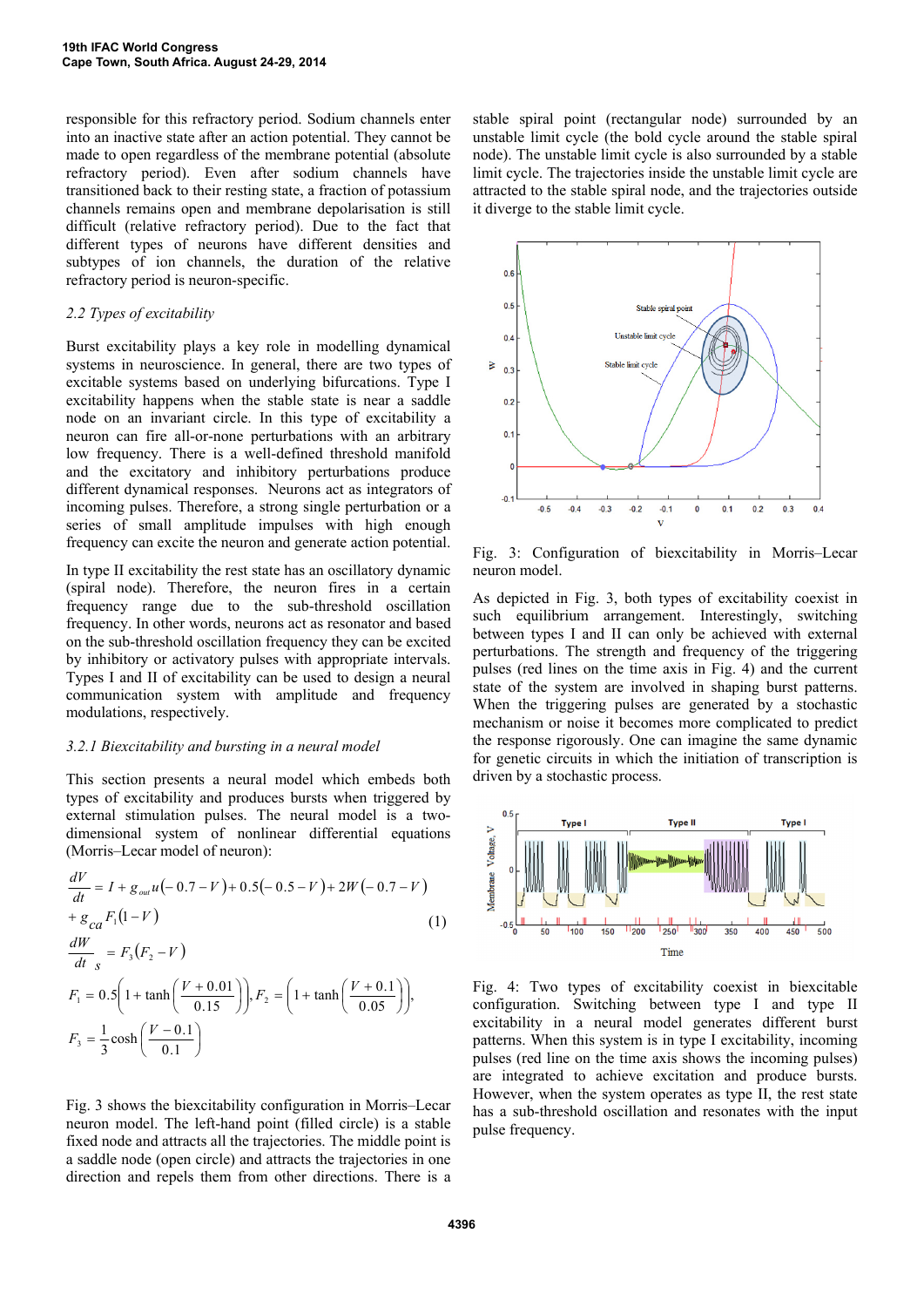### 3. BURSTING IN GENETIC CIRCUITS

Similar to neural bursting, transcription occurs discontinuously. Transcription patterns show that active periods are followed by silent periods leading to transcriptional bursts (Suter, Molina et al. 2011). The discontinuous protein expression due to transcriptional bursts generates heterogeneity of protein accumulation in individual cells. This heterogeneity in protein expression could generate phenotypic diversity (Eldar and Elowitz 2010) and affect the probability of a cell entering a particular differentiation pathway (Suter, Molina et al. 2011).

# *3.1 Refractory period in transcription*

A recent analysis (Suter, Molina et al. 2011) has revealed that the refractory period is not the same for all genes and therefore bursting kinetic is highly gene-specific. The steps involved in transcription machinery can explain why there is such a refractory period in the off state. It can be imagined that when the transcription machinery is in the elongation phase, a rapid biochemical event could disturb the transcriptional process and mRNA production. After that, preparing the transcription machinery to be active again requires several consecutive steps.

These steps include chromatin opening, of transcription factors binding(to the promoter and enhancer regions), the transcription machinery assembly, isomerisation, and escape from promoter proximal pausing (Suter, Molina et al. 2011). A recent analysis of 'on' and 'off' state transition times suggests two stages of refractory periods (off-1 and off-2) (Suter, Molina et al. 2011). The suggested off-1 and off-2 refractory periods in transcription kinetics can be compared with the absolute and relative refractory periods in neural dynamics.

# *3.2.2 Biexcitability and bursting in a genetic circuit*

Different pieces of research on distinct genetic circuits have stated that they are topologically similar to excitable neural dynamics. Examples of genetic excitable systems are stressdriven competence in *B.subtilis* (Suel, Garcia-Ojalvo et al. 2006) and the P53 signalling network (Batchelor, Loewer et al. 2009). The differentiation of *B. subtilis* cells into competence is an ideal model system for studying the excitable dynamic due to the fact that the components and their functions are relatively simple and are well understood.

This circuit comprises ComK and ComS as a master regulator of competence and stress monitoring proteins, respectively, and MecA as a protease adaptor protein. ComK and ComS interaction is based on a Hill function and the enzymatic degradation reactions are assumed to be standard Michaelis-Menten ones.

By denoting the ComK and ComS protein concentrations with K and S, respectively, and by denoting the concentrations of free MecA and of the complexes MecA-ComK and MecA-ComS, an ODE model of interaction can be constructed. The role of MecA is represented by  $\delta_k$  and  $\delta_s$ which correspond to the competitive enzymatic degradations of ComK and ComS providing that the total amount of MecA

is assumed to be constant. By considering both basal expressions ( $b_k$  and  $b_s$ ), and linear degradation ( $\lambda_k$  and  $\lambda_s$ ) due to dilution (Detailed information about the biological components of this circuit can be found in (Suel, Garcia-Ojalvo et al. 2006)), the equation of the system is:

$$
\frac{dK}{dt} = b_k + \frac{\beta_k K^n}{K + K^n} - \frac{\delta_k K}{1 + \frac{K}{\gamma_k} + \frac{S}{\gamma_s}} - \lambda_k K
$$
\n
$$
\frac{dS}{dt} = b_S + \frac{\beta_s}{1 + \left(\frac{K}{K_s}\right)^p} - \frac{\delta_s S}{1 + \frac{K}{\gamma_k} + \frac{S}{\gamma_s}} - \lambda_s S
$$
\n(2)

The following table shows the model parameters values:

Table 1: Parameters of the competence system

| $b_k$            | 0.0030<br>Molec/s         | $\beta_k$        | 0.0506<br>Molec/s | $k_{k}$                | 100 Molec       |
|------------------|---------------------------|------------------|-------------------|------------------------|-----------------|
| $b_{\rm s}$      | 0 <sub>0</sub><br>Molec/s | $\beta_S$        | 0.0570<br>Molec/s | $k_{S}$                | 110 Molec       |
| $\delta_k$       | $0.0014 s^{-1}$           | $\gamma_k$       | 500 Molec         | $\lambda_{\mathbf{k}}$ | $0.0001 s^{-1}$ |
| $\delta_{\rm s}$ | $0.0014 s^{-1}$           | $\gamma_{\rm s}$ | 50 Molec          | $\lambda_{\rm c}$      | $0.0001 s^{-1}$ |

This system is rich enough to generate different types of behaviours including monostability, bistability and excitability, and limit cycle oscillation. The parameters of the system are explored to check if this circuit can produce biexcitability (Table 1, Hills coefficients:  $n = 2$  and  $p = 5$ ).



Fig. 5: Biexcitability in competence model. The equilibrium arrangement is similar to Fig. 3 in which two types of excitability coexist. The difference is that in the competence model the shapes of the nullclines are anti-correlated compared to Fig. 3.

Fig. 5 shows a phase portrait of an excitable competence system. Similar to Fig. 3, the red and green lines denote the nullclines of ComK and ComS, respectively. As depicted in the figure, this configuration is the same as Fig. 3 and represents the biexcitable dynamic. In this configuration, there is a stable node which represents the rest state (left intersection point) and a stable spiral point which represents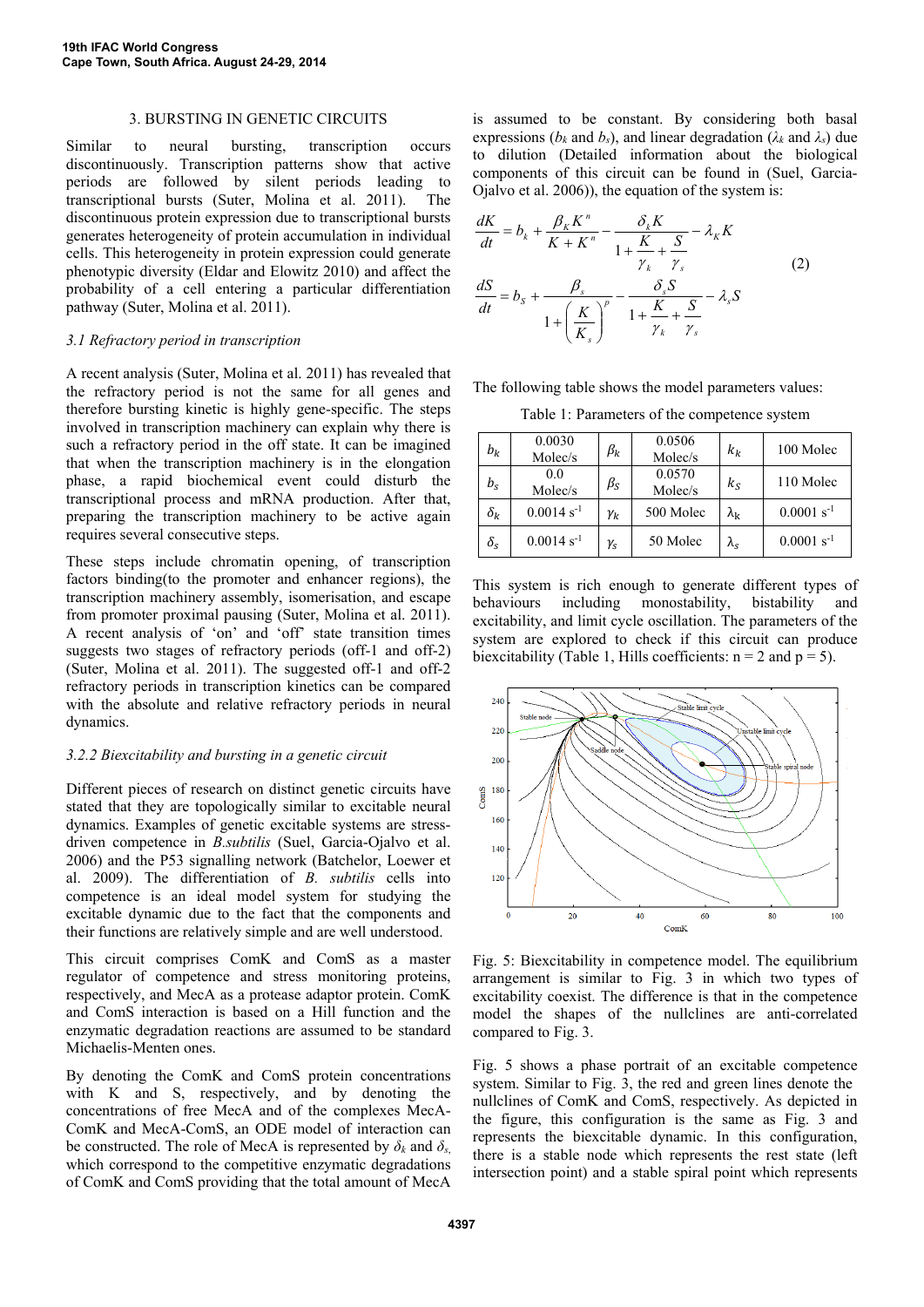the competent state (right intersection point). The third point is an unstable saddle node (middle intersection point), which defines the threshold and intertwines the attraction and repelling domains of the other two nodes. The stochastic nature of genetic circuits provides a rich source of such perturbations. The difference between these two excitable systems is that in the competence model (Fig. 5) the shapes of the nullclines are anti-correlated compared to those in Fig. 3. Therefore the values of ComK and ComS change anticorrelated.

# 4. BURSTING IN SYNTHETIC CIRCUITS

Inspired by natural systems, synthetic decision-making circuits are gene regulatory networks which are triggered by specific environmental or cellular signals (Lim 2010, Morris, Saez-Rodriguez et al. 2010). From an engineering perspective, it is crucial to understand and compare the natural design principles by which biological systems have evolved and the engineering design principles used to construct man-made systems. Synthetic biology applies bottom-up constructive approaches to design new biological circuits. Based on dynamical properties and structures, each circuit has the potential to produce different behaviours which can encode a specific decision; one of the main challenges synthetic circuit designers face is the selection of appropriate design principles to link behaviours to decisions.

In this section a feedback structure (Fig. 6, III) which can produce different behaviours including monostability, bistablity, excitability or oscillation will be reanalysed. This structure has been used to design a synthetic oscillator (Stricker, Cookson et al. 2008). However, this circuit is rich enough to allow the implementation of additional functionalities such as synthetic pulse or burst generator. The synthetic circuit oscillator (Stricker, Cookson et al. 2008) was designed based on the structure depicted in Fig. 6. In this circuit, the genes araC and lacI have the same hybrid promoters Plac-ara1. In the presence of arabinose, the hybrid promoter is activated by AraC and in the absence of IPTG repressed by LacI; araC and LacI have a positive and negative self-regulation, respectively.



Fig. 6: A rich structure which has the potential to produce different behaviours. I) equilibrium arrangements show different possible stable and unstable equilibrium arrangements in phase space. II) Two dimensional bifurcation diagram shows how parameter space is separated by different

dynamical behaviours. III) The structure of the synthetic oscillator (Stricker, Cookson et al. 2008). IV) Transition between oscillatory behaviour (f) to monostable (a) is through a temporal dynamic (subcritical Hopf (sup-H) bifurcation) controlled by slightly changing bifurcation parameter (arabinose in (Stricker, Cookson et al. 2008)).

The two dimensional bifurcation diagram (Fig. 6, II) shows how different behaviours partition the parameter space. Each of these behaviours was mapped to a specific number, type and arrangement of equilibria, which are depicted on the top panels, alphabetically (Fig. 6 I).

Different types of models have been introduced to characterise this structure (Smolen, Baxter et al. 1998, Hasty, Dolnik et al. 2002, Stricker, Cookson et al. 2008). A detailed model (Stricker, Cookson et al. 2008) was developed and analysed via stochastic simulations to characterise its behaviour. The authors' interpretation of the simulations was hindered by the presence of a bimodal oscillation which consisted of two stable oscillations (Supplementary Fig. 16 C (Stricker, Cookson et al. 2008)). However, this bimodal oscillation can be interpreted as a transient process from oscillatory (f region in Fig. 6. II) to monostable region (b region in Fig. 6 II). In this transient phase the system consists of one stable large amplitude and long period limit cycle which surrounded a smaller amplitude unstable limit cycle and a stable spiral node in the middle as depicted in panel g in Fig. 6 I. Part IV in Fig. 6 shows the transition from regions f to a via a subcritical Hopf (sub-H) bifurcation by changing arabinose.

Therefore, instead of the two stable limit cycles, there is only one large amplitude stable limit cycle which surrounds an unstable limit cycle. This unstable limit cycle separates the inner region of the large limit cycle. All the trajectories outside the unstable limit cycle oscillate to reach the larger stable limit cycle and all the trajectories inside the unstable limit cycle oscillate to reach the stable spiral node at the centre as depicted in Fig. 6, IV and Fig. 6 I g. In other words, the unstable limit cycle separates the basin of attraction of two stable behaviours which are a large amplitude limit cycle and a stable spiral node at the centre.



Fig. 7: Histograms of peak-to-peak intervals for the stochastic model of the synthetic oscillator (reproduced from (Stricker, Cookson et al. 2008), Supplementary Fig. 16). a) Distribution of peak-to-peak intervals is unimodal for the low arabinose level. b) for higher level of arabinose concentration (above 1.83%) the system shows bistable oscillations and switches between the two forms of oscillation stochastically. c) for higher level of arabinose the time interval in which the system produces low amplitude oscillation is increased.